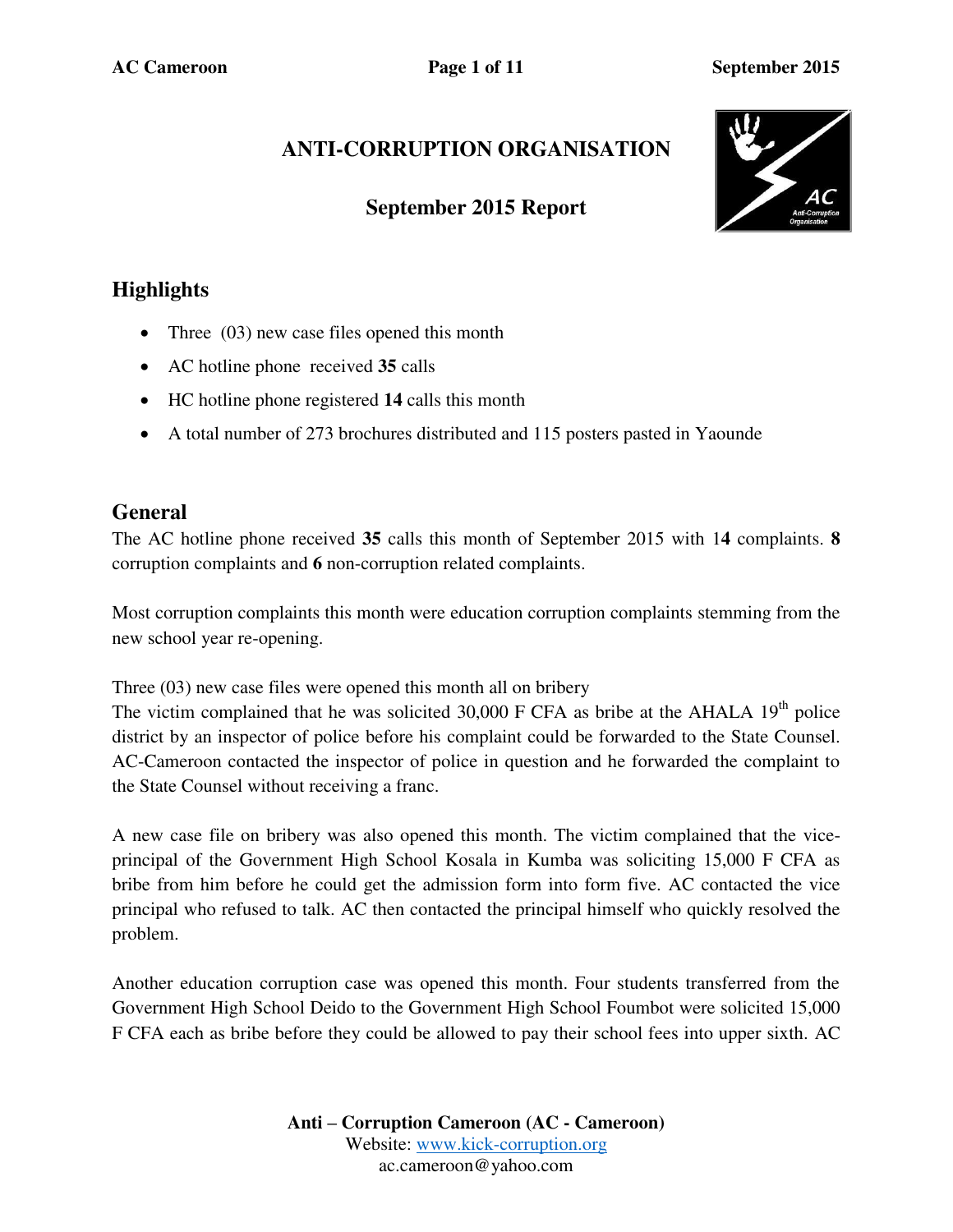counseled the students to contact the regional delegate of secondary education who intervened and the students got the admission without paying the bribe solicited.

The distribution of brochures and pasting of posters continues to be the major activities carried out this month in order to recruit victims of corruption. Posters were pasted and brochures distributed in corruption hotspots around the Ekounou and Mfou courthouses, the Ministry of Finance, Health, Culture and prime ministry in Yaounde.

Case follow-up this month continues with the old court case of motor bike riders against the head of the Nkolbisson municipal storeroom still at the level of hearing in the high court in Yaoundé. The case was suspended for an extended period with threats of it being thrown out of court because both the plaintiffs and the defendants miss court sessions. AC met with the lawyer handling the case to put more pressure on him so he can push for the court case to be resumed.

## **AC Hotline Phone**

The AC hotline phone registered **35** calls this month of September 2015 with **8** corruption and corruption assimilated offences and **6** non-corruption related complaints.

In addition to calls received through the AC hotline phone, field work was also carried out around corruption hotspots in Yaounde in a bit to recruit victims of corruption. In this regard, a total of 273 AC brochures were distributed and 115 AC posters pasted in Yaounde. The calls have been analyzed and represented on charts as seen below.



94% of calls this month were responsive while just 6% of callers' phone was unavailable.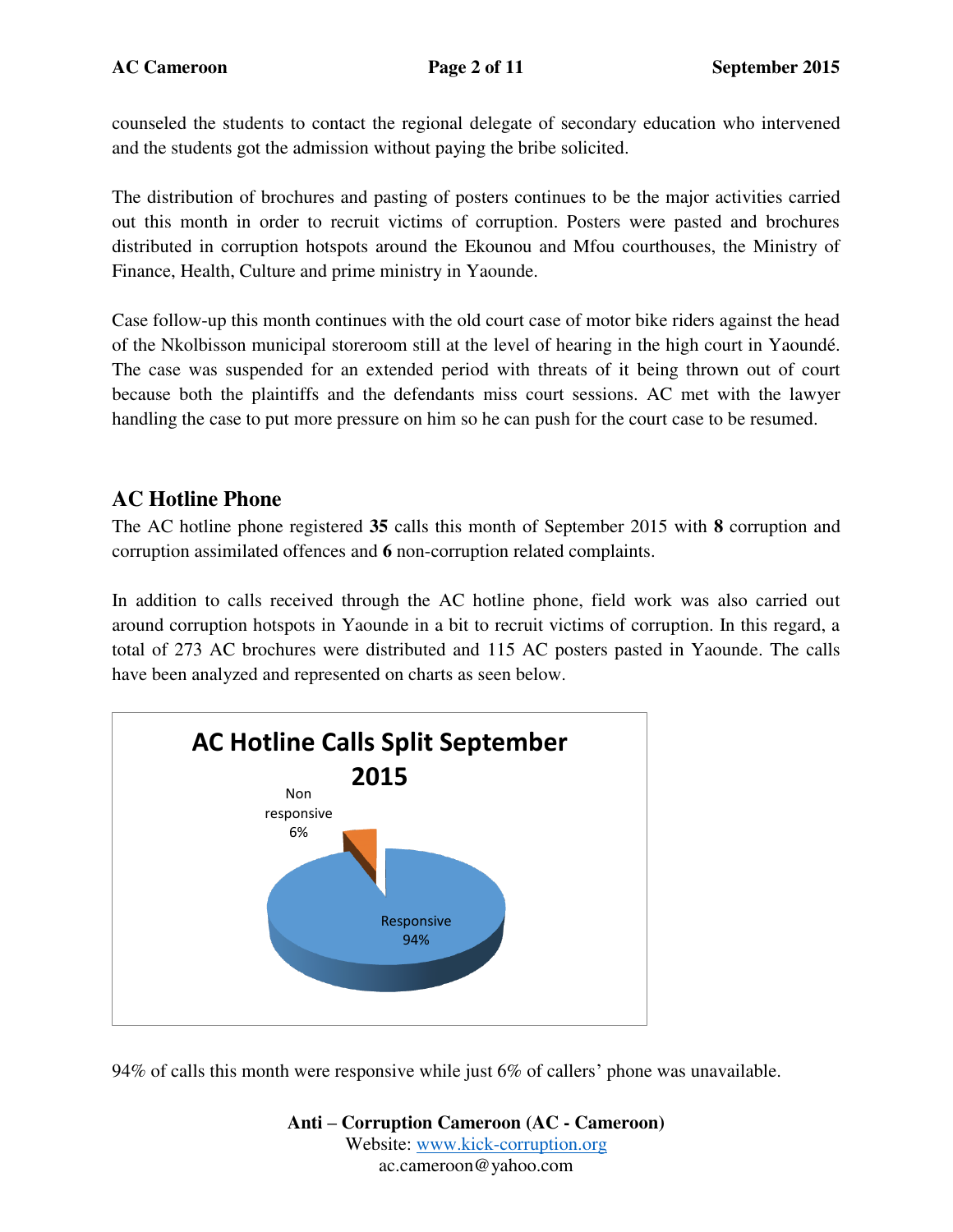

44% of callers this month did not report any complaint while 32% of callers reported corruption complaints and 24% of callers had non-corruption related complaints



Most complaints this month was on bribery and corruption which registered the highest with 59%, followed by complaints of undue demand with 25%, and lastly, oppression and abuse from forces of law and order with 8% each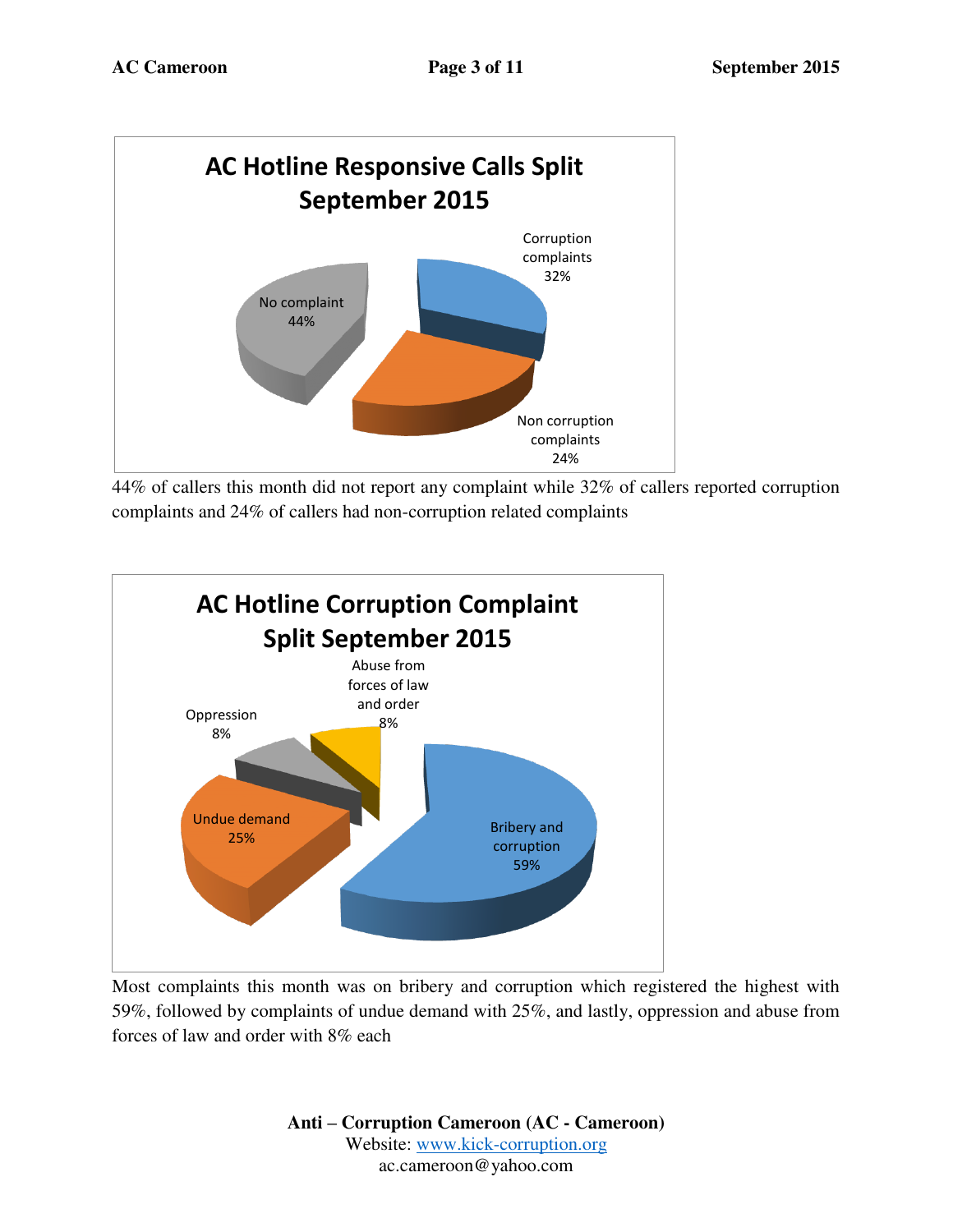

Private problems top the list of no-corruption complaints with 33%, followed by complaints of wrongful dismissal, breach of contract and pension problems which all had 17% each and lastly land problem which had 16%.

## **Gender**



74% of callers this month of September were the male gender while the female gender participated with 26% calls.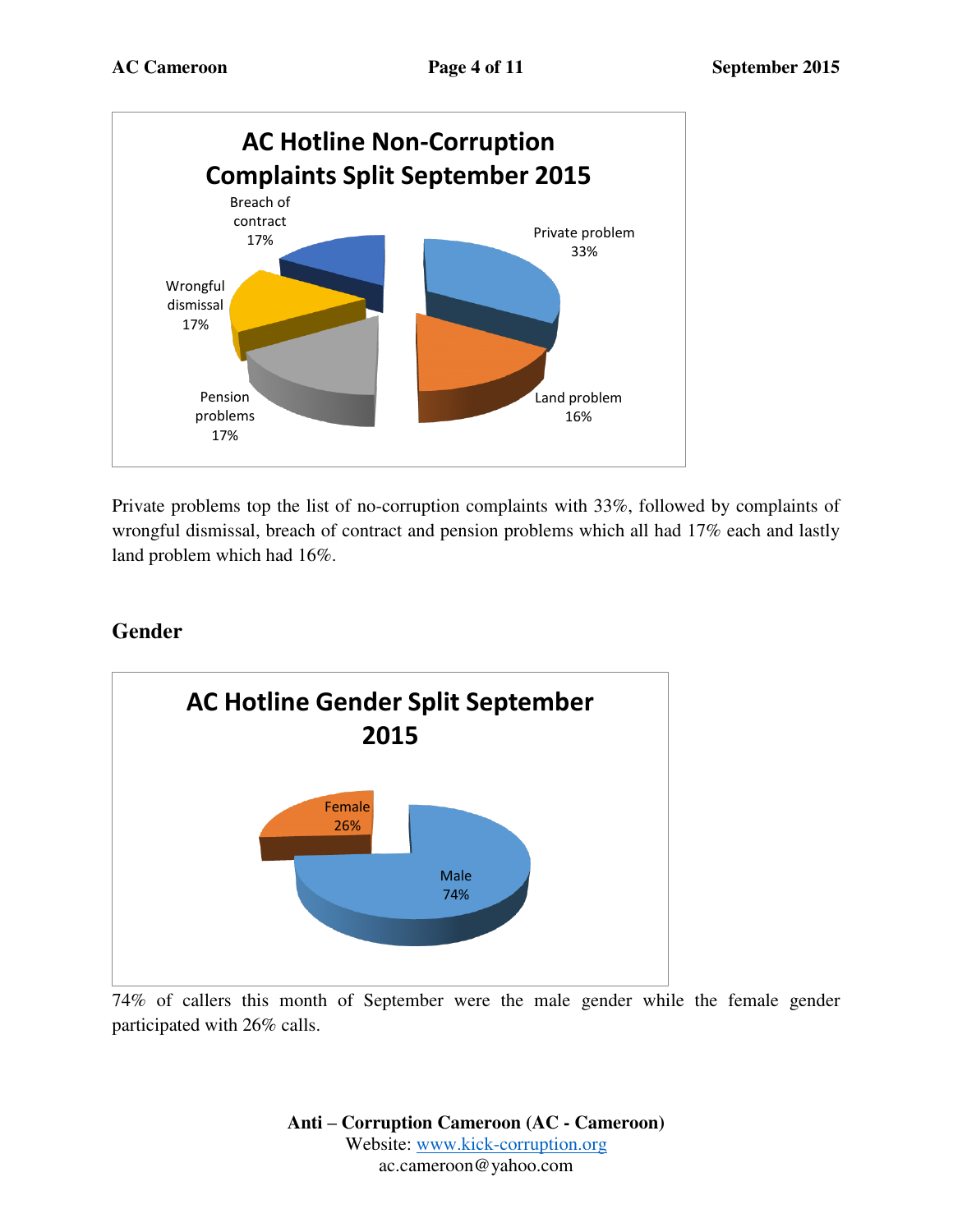## **Age-range of callers**



As usual, the adult age range participated more with 78% of calls, followed by the youth age range with 19% and lastly the elderly age range with just 3% of calls



# **Regional Representation**

The Centre region had the highest participation with 50% of total calls, followed by the South West region with 15%, the Littoral region with 11% and lastly, the Adamawa, East, South, West, and Extreme North which all had 4% each.

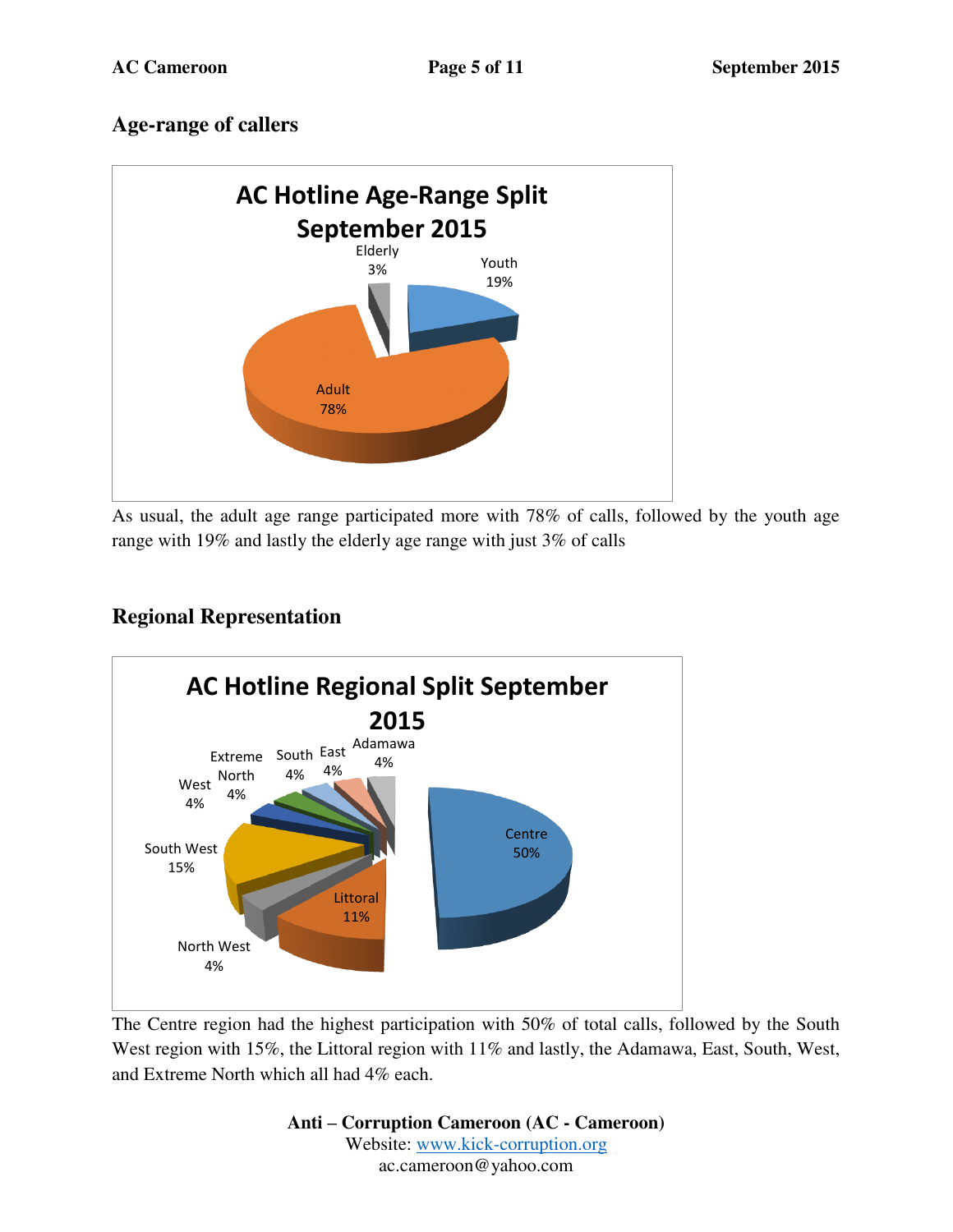#### **Email/postal complaints**

One education corruption complaint involving bribery and corruption was received through the email address this month.

#### **Investigations**

Investigations were carried out on a bribery attempt case opened this month. The victim complained that he was solicited  $30,000$  F CFA as bribe at the AHALA  $19<sup>th</sup>$  police district where he deposited a complaint. The inspector of police demanded he pays the money solicited before his complaint can be forwarded to the State Counsel. This was quite contrary to Section 135 (4) (b) of the Criminal Procedure Code which states that "…complaints shall not be subjected to any formalities or fiscal stamps…the authorities …shall be bound to receive the complaints". Basing on this Section, AC contacted the inspector of police in question who refuted the claims. He then promised to forward the complaint which the victim confirmed he did without asking anymore for money.

Investigations were also carried out on another bribery case opened this month. The victim complained that a vice-principal of the Government High School Kosala in Kumba was soliciting 15,000 F CFA as bribe from him before he could get the admission form into form five. AC contacted the vice principal in order to know why admission forms were sold and he vehemently refused to talk about the problem. AC then contacted the principal himself who quickly resolved the problem by making readily available admission forms for prospective students. The principal also promised to organize a commission that will take serious decisions against the vice principal in question if the act of corruption was verified.

Investigations and intervention in another education corruption case was resolved this month. Four students transferred from the Government High School Deido to the Government High School Foumbot were solicited 15,000 F CFA each as bribe before their names could be included on the list of students eligible to pay school fees into upper sixth. It proved a little tricky to get the principal on phone and so AC counseled the students to contact the provincial delegate of secondary education. He intervened and made sure the students got the admission without paying the bribe solicited.

### **Legal follow-up**

Case follow-up this month continues with the old court case of motor bike riders against the head of the Nkolbisson municipal storeroom still at the level of hearings in the high court in Yaounde. The case was suspended for an extended period and threats of throwing it out of court because both the plaintiffs and the defendants miss court sessions. AC met with the lawyer handling the case to put more pressure on him so he can push for the court case to be resumed.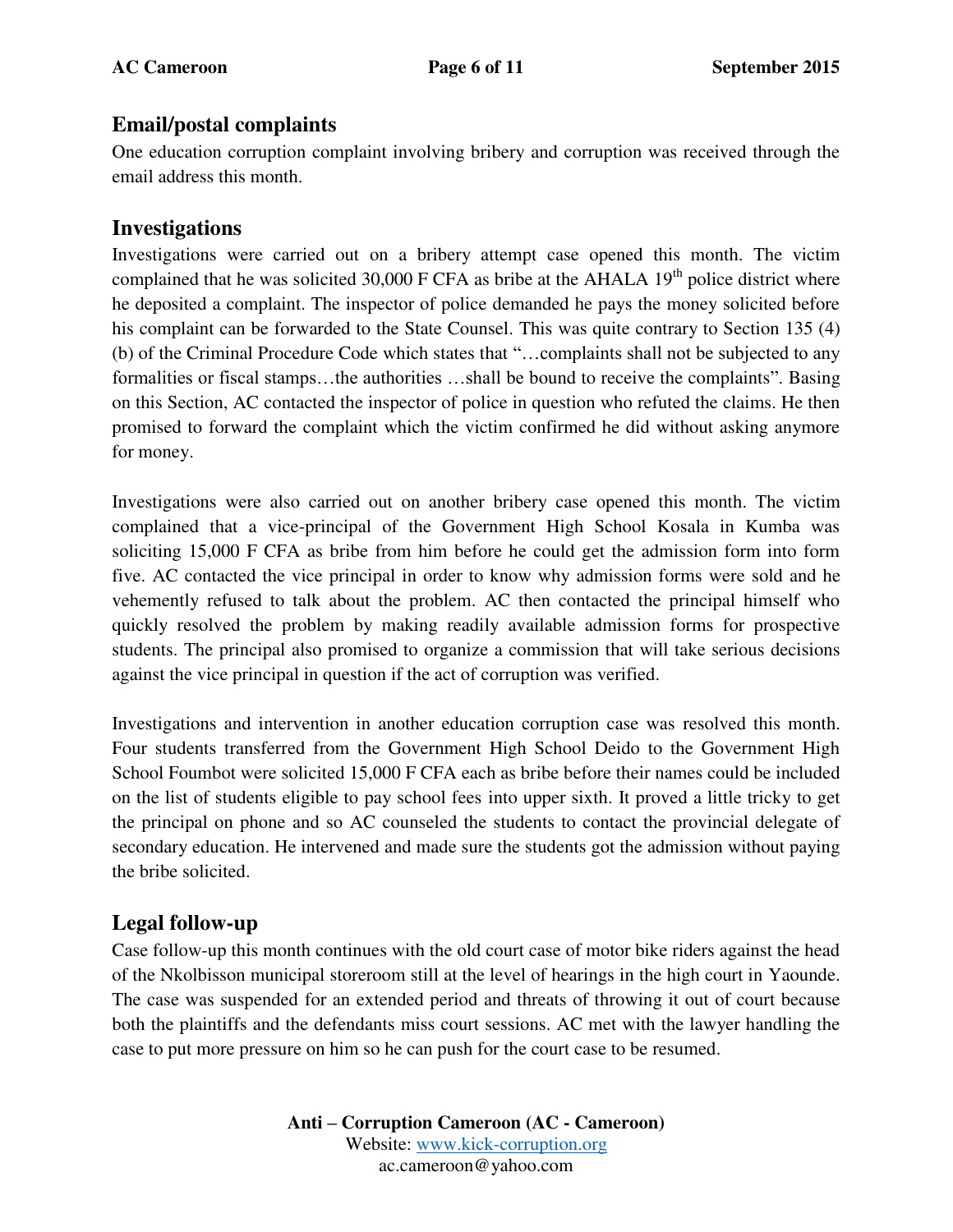### **Health Corruption Hotline**

The health corruption hotline received 14 calls this month and registered 2 corruption complaints; one on the sale of subsidized malaria treatment for children below five years and pregnant women, the other regarding HIV/AIDS treatment and 4 non-corruption related complaints.



79% of calls were responsive this month of September while 21% of callers were either unavailable or did not pick up their calls

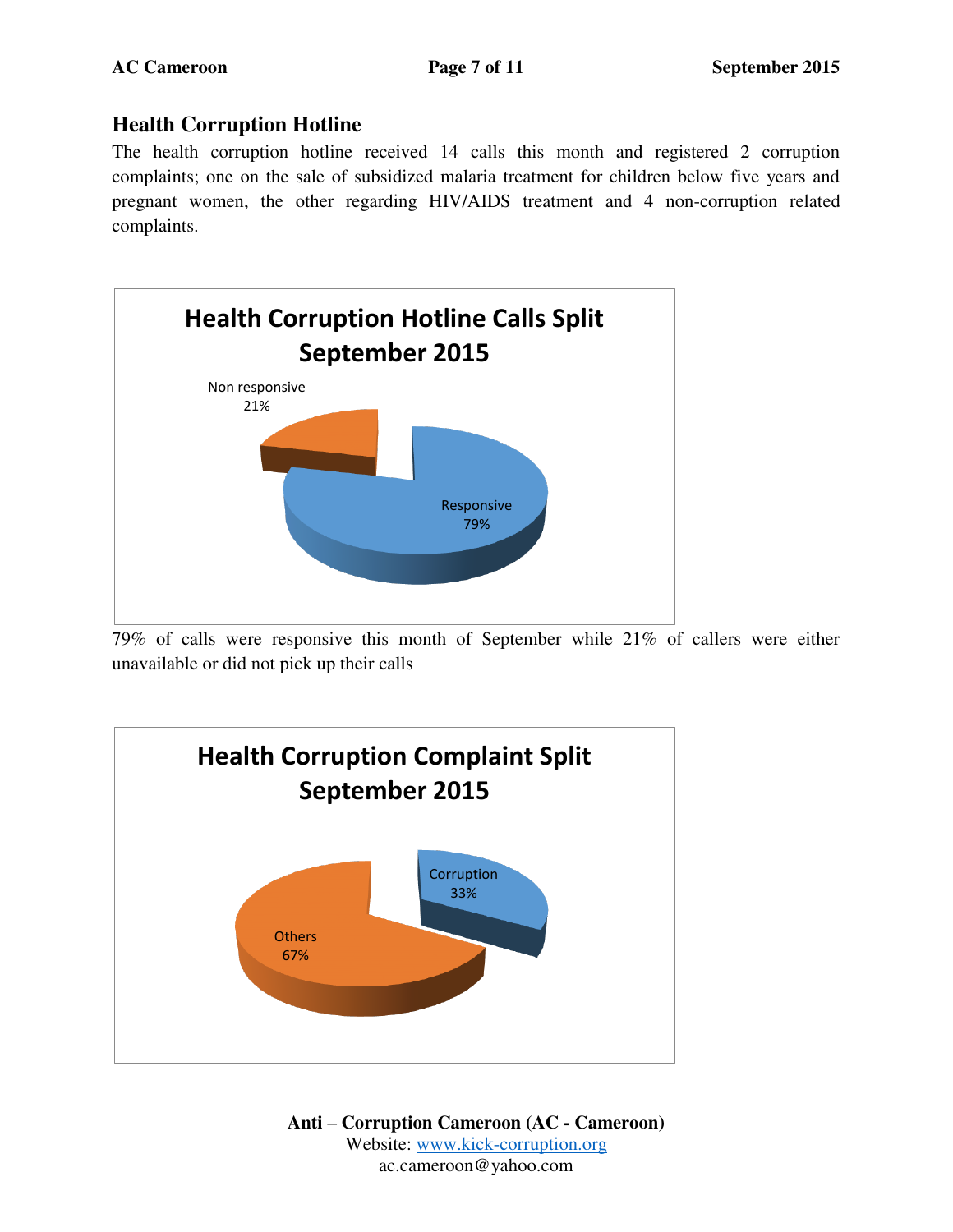67% of Health Corruption complaints this month were non corruption related while just 33% of complaints were corruption related



Complaints against the sale of Malaria and HIV/AIDS treatments both have 50% each this month of September 2015

# **Gender**



The male gender as usual participated with the highest number of calls representing 60% while the female gender represented 40% of callers.

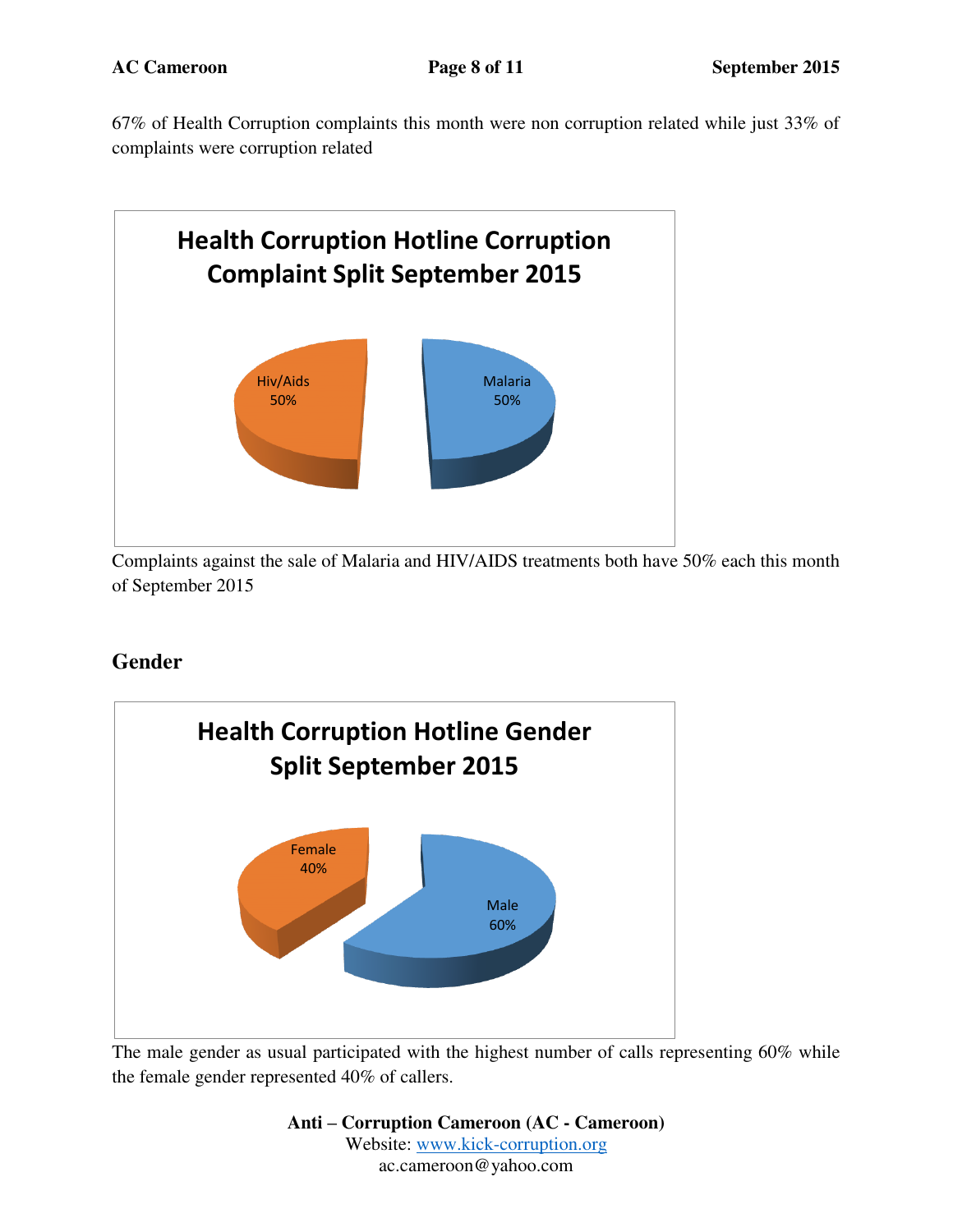### **Age-range of callers**



This month of September 2015, the adult age range participated with 60% of calls while the youth age range put in 40%.

## **Regional Representation**

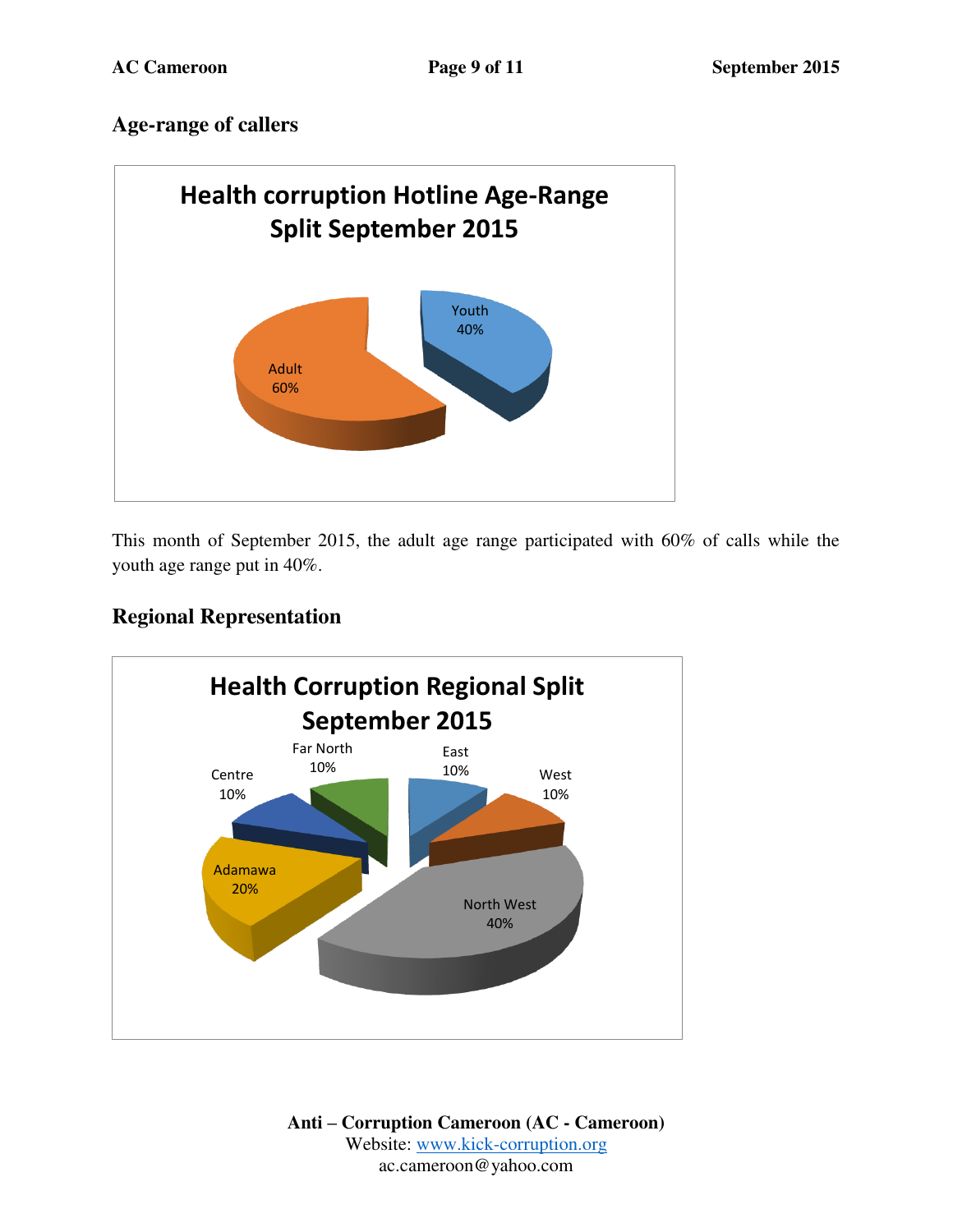The North West region registered the highest number of calls with 40%, followed by the Adamawa region with 20%, then the Centre, East, West and Far North which all had 10% each. The Littoral, a usually active region did not participate this month.